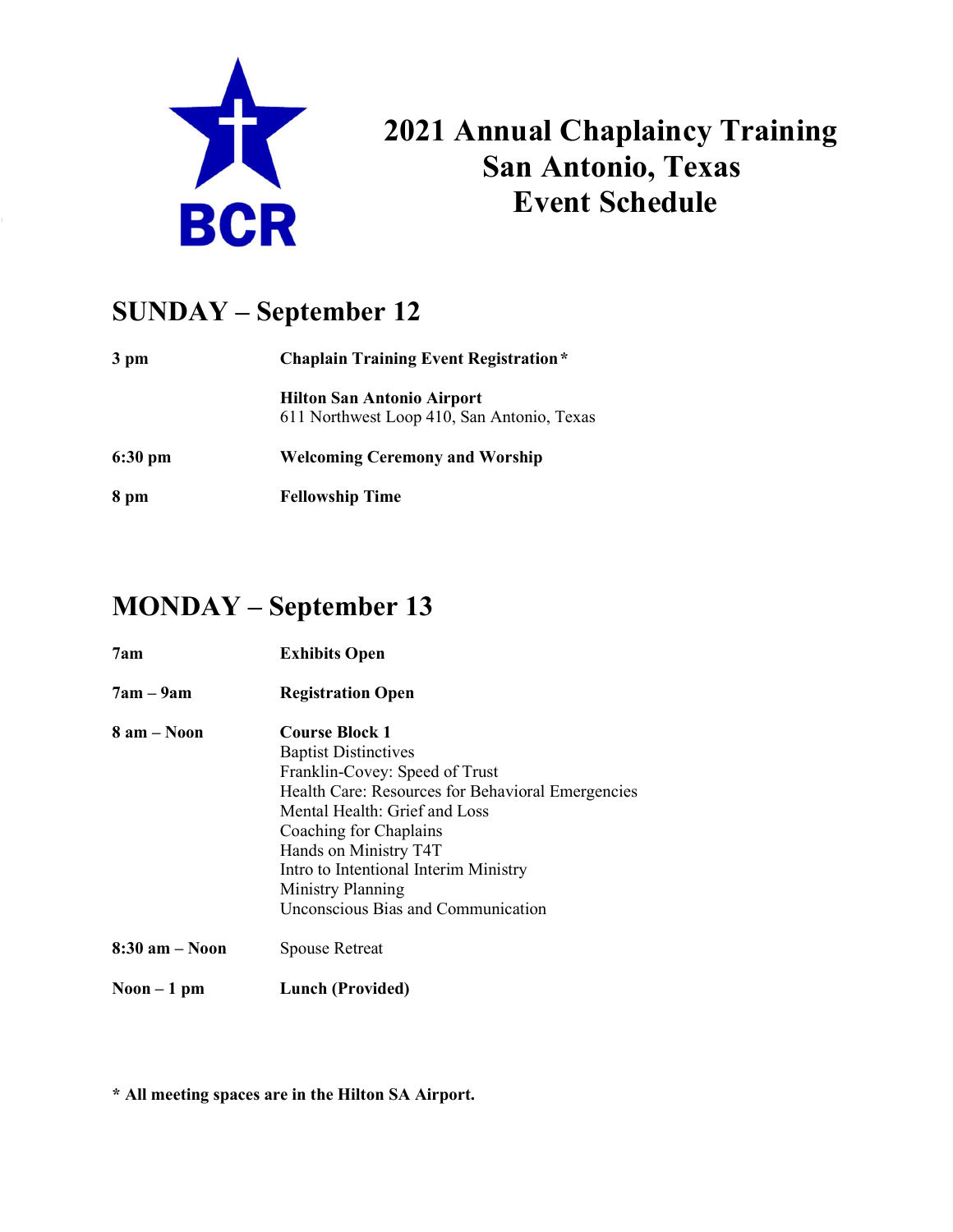## MONDAY – September 13 (continued)

| $1 \text{ pm} - 2:45 \text{ pm}$ | <b>Endorser Update (All attend)</b>                                                                |
|----------------------------------|----------------------------------------------------------------------------------------------------|
| $3pm-4pm$                        | <b>Chaplain Affinity Meetings</b><br>Healthcare<br>Military<br>Corrections<br>All Other Categories |
| 4pm                              | <b>U.S. Navy Women in Ministry Meeting</b>                                                         |
| $4 \text{ pm} - 6 \text{ pm}$    | <b>Chaplaincy Relations Endorsement Council</b>                                                    |
| 5pm                              | <b>Exhibits Close</b>                                                                              |
| 7 pm                             | <b>APC Board Certification Mentoring and Peer Review</b>                                           |

#### TUESDAY – September 14

| 7am                | <b>Exhibits Open</b>                         |
|--------------------|----------------------------------------------|
| $8$ am $-$ Noon    | <b>Course Block 2</b>                        |
|                    | <b>Baptist Distinctives</b>                  |
|                    | Franklin-Covey: Speed of Trust               |
|                    | Health Care: Return on Investment Strategies |
|                    | Mental Health: Grief and Loss                |
|                    | Coaching for Chaplains                       |
|                    | Hands on Ministry T4T                        |
|                    | Intro to Intentional Interim Ministry        |
|                    | Ministry Planning                            |
|                    | Unconscious Bias and Communication           |
| $8:30$ am $-$ Noon | <b>Spouse Retreat</b>                        |
| $Noon - 1 pm$      | Lunch (Provided)                             |